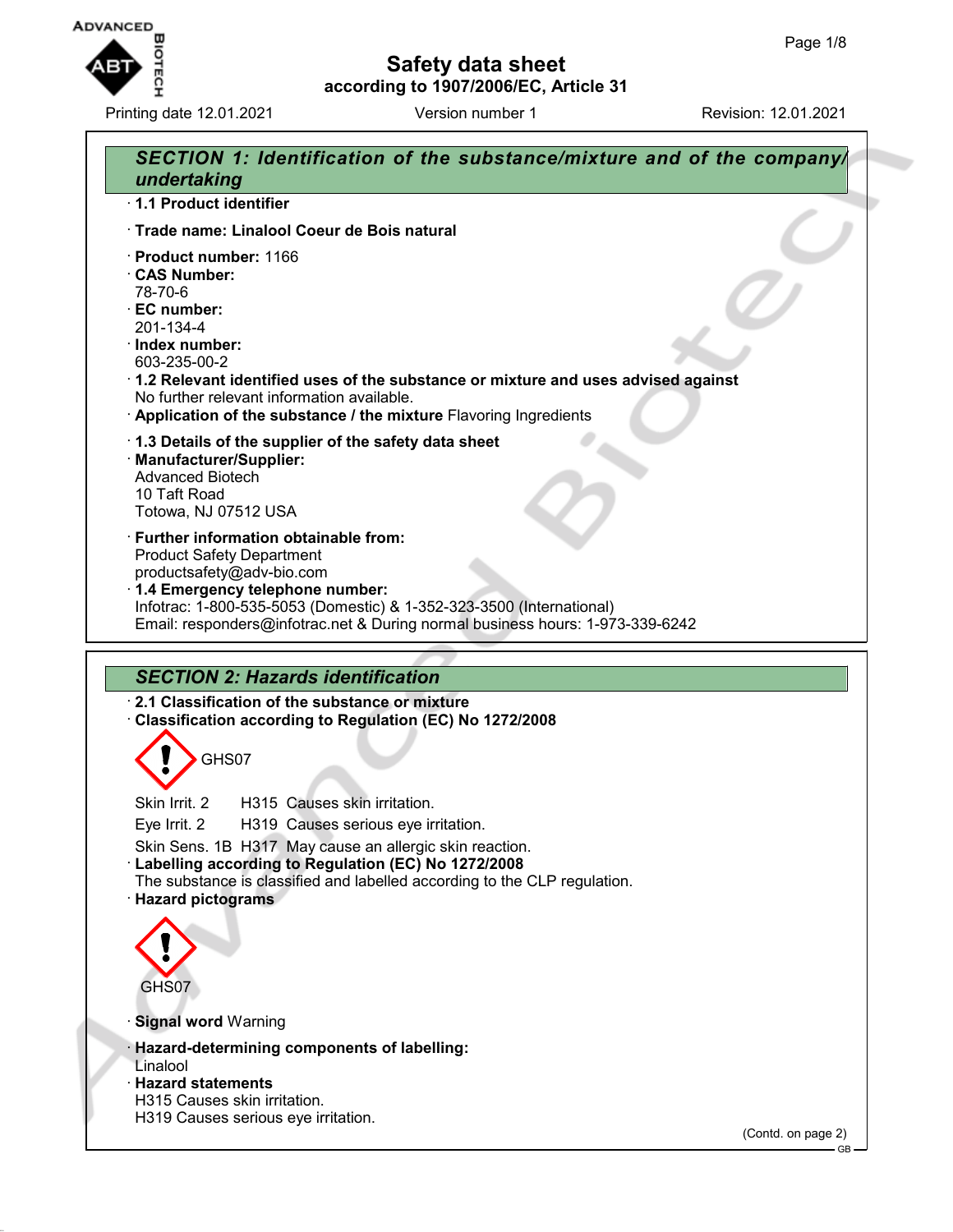

Printing date 12.01.2021 Version number 1 Revision: 12.01.2021

## **Trade name: Linalool Coeur de Bois natural**

(Contd. of page 1) H317 May cause an allergic skin reaction. · **Precautionary statements** P261 Avoid breathing dust/fume/gas/mist/vapours/spray.<br>P280 Wear protective gloves / eve protection / face prote Wear protective gloves / eye protection / face protection. P305+P351+P338 IF IN EYES: Rinse cautiously with water for several minutes. Remove contact lenses, if present and easy to do. Continue rinsing. P333+P313 If skin irritation or rash occurs: Get medical advice/attention. P337+P313 If eye irritation persists: Get medical advice/attention.<br>P501 Dispose of contents/container in accordance with loc Dispose of contents/container in accordance with local/regional/national/international regulations. · **2.3 Other hazards**

- · **Results of PBT and vPvB assessment**
- · **PBT:** Not applicable.
- · **vPvB:** Not applicable.

#### *SECTION 3: Composition/information on ingredients*

- · **3.1 Chemical characterisation: Substances**
- · **CAS No. Description** 78-70-6 Linalool
- · **Identification number(s)**
- · **EC number:** 201-134-4
- · **Index number:** 603-235-00-2

#### *SECTION 4: First aid measures*

- · **4.1 Description of first aid measures**
- · **General information:** Immediately remove any clothing soiled by the product.
- · **After inhalation:** Supply fresh air; consult doctor in case of complaints.
- · **After skin contact:** Immediately rinse with water.
- · **After eye contact:**
- Rinse opened eye for several minutes under running water. If symptoms persist, consult a doctor.
- · **After swallowing:** If symptoms persist consult doctor.
- · **4.2 Most important symptoms and effects, both acute and delayed** No further relevant information available.
- · **4.3 Indication of any immediate medical attention and special treatment needed** No further relevant information available.

## *SECTION 5: Firefighting measures*

- · **5.1 Extinguishing media**
- · **Suitable extinguishing agents:**
- CO2, powder or water spray. Fight larger fires with water spray or alcohol resistant foam.
- · **5.2 Special hazards arising from the substance or mixture** No further relevant information available.
- · **5.3 Advice for firefighters**
- · **Protective equipment:** No special measures required.
- · **Additional information**
- Cool endangered receptacles with water spray.

(Contd. on page 3)

GB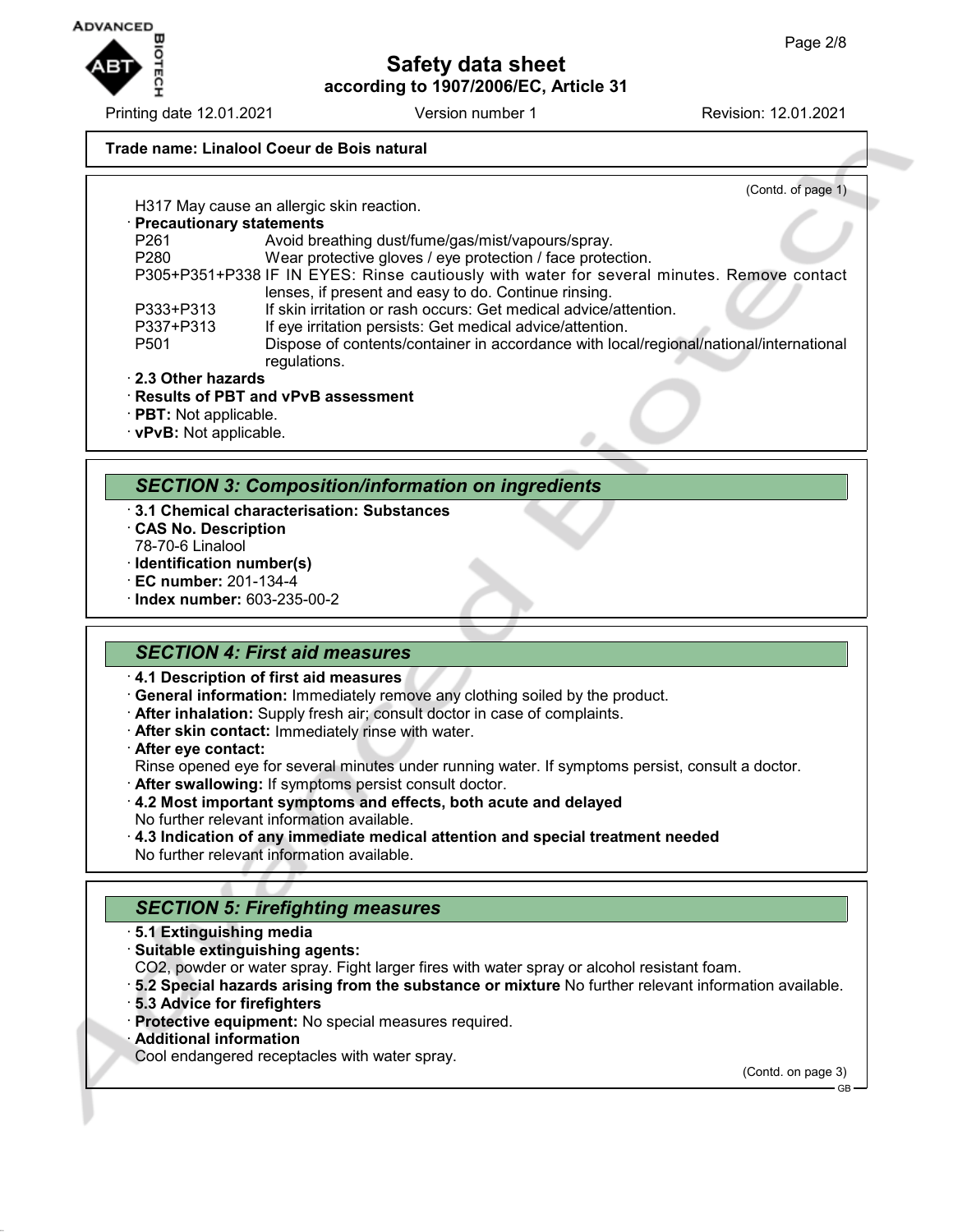

Printing date 12.01.2021 **Version number 1** Revision: 12.01.2021

(Contd. of page 2)

### **Trade name: Linalool Coeur de Bois natural**

Collect contaminated fire fighting water separately. It must not enter the sewage system.

# *SECTION 6: Accidental release measures*

- · **6.1 Personal precautions, protective equipment and emergency procedures** Not required.
- · **6.2 Environmental precautions:** Do not allow to enter sewers/ surface or ground water.

· **6.3 Methods and material for containment and cleaning up:** Absorb with liquid-binding material (sand, diatomite, acid binders, universal binders, sawdust). Dispose contaminated material as waste according to item 13. Ensure adequate ventilation.

· **6.4 Reference to other sections** See Section 7 for information on safe handling. See Section 8 for information on personal protection equipment. See Section 13 for disposal information.

# *SECTION 7: Handling and storage*

· **7.1 Precautions for safe handling** Ensure good ventilation/exhaustion at the workplace. Prevent formation of aerosols.

· **Information about fire - and explosion protection:** No special measures required.

- · **7.2 Conditions for safe storage, including any incompatibilities**
- · **Storage:**
- · **Requirements to be met by storerooms and receptacles:** No special requirements.

Please refer to product specification for product storage requirements.

- · **Information about storage in one common storage facility:** Not required.
- · **Further information about storage conditions:** Keep container tightly sealed.
- · **7.3 Specific end use(s)** No further relevant information available.

# *SECTION 8: Exposure controls/personal protection*

- · **8.1 Control parameters**
- · **Additional information about design of technical facilities:** No further data; see item 7.
- · **Ingredients with limit values that require monitoring at the workplace:** Not required.
- · **Additional information:** The lists valid during the making were used as a basis.
- · **8.2 Exposure controls**
- · **Personal protective equipment:**
- · **General protective and hygienic measures:**
- Keep away from foodstuffs, beverages and feed.
- Immediately remove all soiled and contaminated clothing

Wash hands before breaks and at the end of work.

Avoid contact with the eyes.

Avoid contact with the eyes and skin.

· **Respiratory protection:**

In case of brief exposure or low pollution use respiratory filter device. In case of intensive or longer exposure use self-contained respiratory protective device.

(Contd. on page 4) GB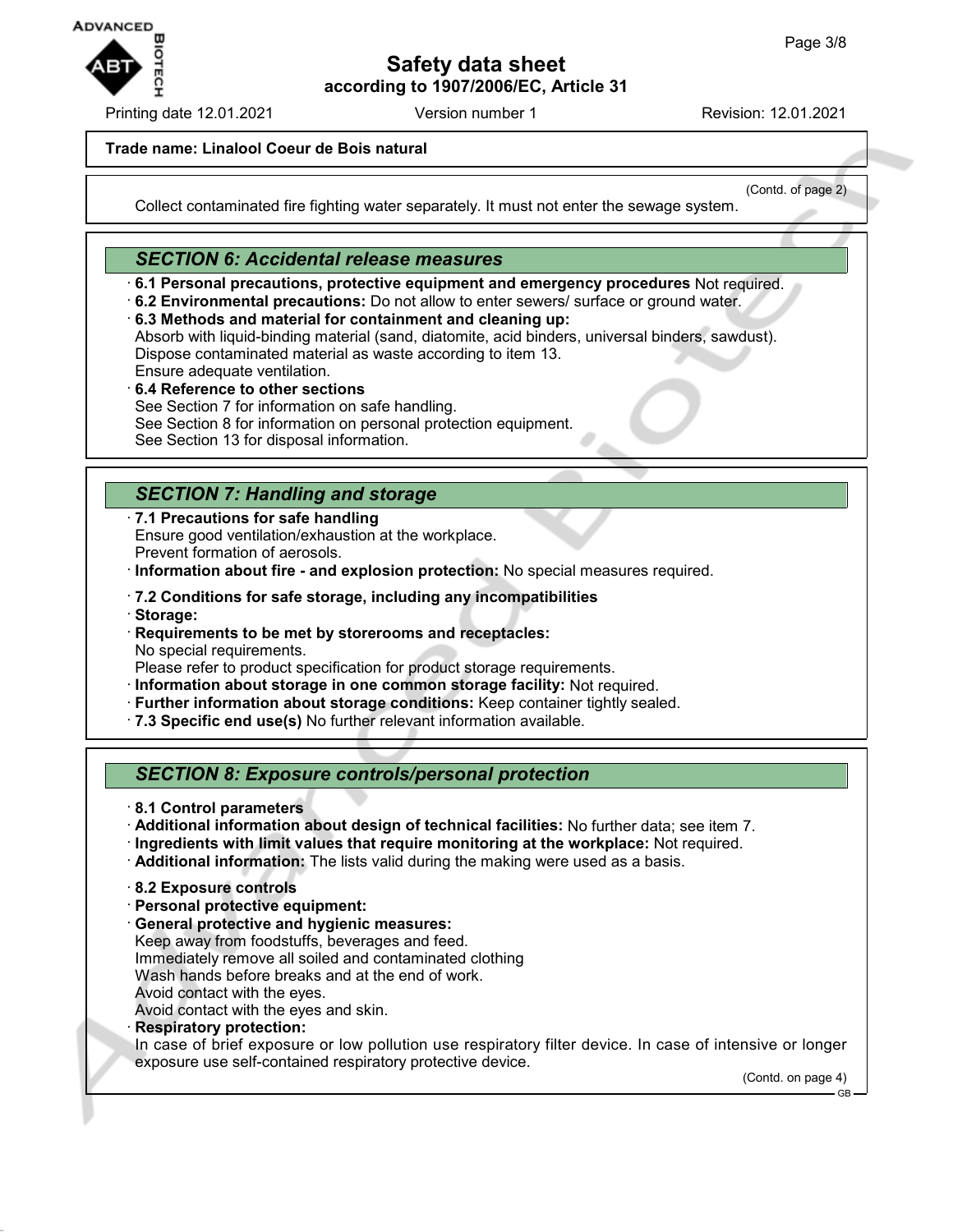

Printing date 12.01.2021 **Version number 1** Revision: 12.01.2021

(Contd. of page 3)

GB

#### **Trade name: Linalool Coeur de Bois natural**

· **Protection of hands:**



Protective gloves

The glove material has to be impermeable and resistant to the product/ the substance/ the preparation. Due to missing tests no recommendation to the glove material can be given for the product/ the preparation/ the chemical mixture.

Selection of the glove material should be based on consideration of the penetration times, rates of diffusion and the degradation

#### · **Material of gloves**

The selection of the suitable gloves does not only depend on the material, but also on further marks of quality and varies from manufacturer to manufacturer.

#### · **Penetration time of glove material**

The exact break through time has to be determined by the manufacturer of the protective gloves and has to be observed.

#### · **Eye protection:**



Tightly sealed goggles

| 9.1 Information on basic physical and chemical properties |                                               |  |
|-----------------------------------------------------------|-----------------------------------------------|--|
| <b>General Information</b>                                | Molecular Weight: 154.25 g/mol                |  |
| · Appearance:                                             |                                               |  |
| Form:                                                     | Liquid                                        |  |
| Colour:                                                   | According to product specification            |  |
| · Odour:                                                  | According to product specification            |  |
| Odour threshold:                                          | Not determined.                               |  |
| · pH-value:                                               | Not determined.                               |  |
| Change in condition                                       |                                               |  |
| <b>Melting point/freezing point:</b>                      | Undetermined.                                 |  |
| Initial boiling point and boiling range: 194-197960 °C    |                                               |  |
| · Flash point:                                            | 77 °C                                         |  |
| · Flammability (solid, gas):                              | Not applicable.                               |  |
| · Decomposition temperature:                              | Not determined.                               |  |
| · Auto-ignition temperature:                              | Not determined.                               |  |
| <b>Explosive properties:</b>                              | Product does not present an explosion hazard. |  |
| <b>Explosion limits:</b>                                  |                                               |  |
| Lower:                                                    | Not determined.                               |  |
| Upper:                                                    | Not determined.                               |  |
| · Vapour pressure:                                        | Not determined.                               |  |
| Density at 20 °C:                                         | $0.87$ g/cm <sup>3</sup>                      |  |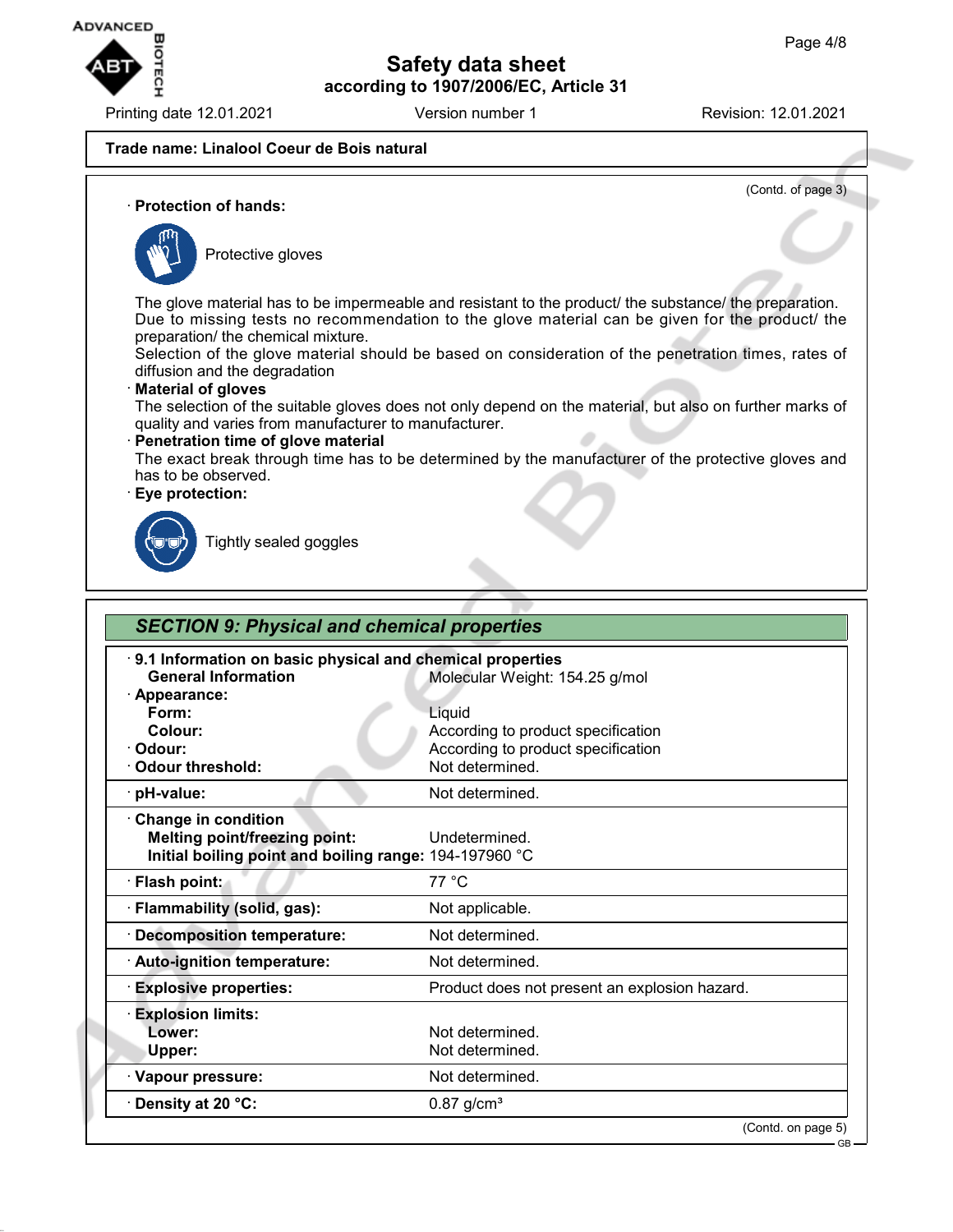

Printing date 12.01.2021 **Version number 1** Revision: 12.01.2021

**Trade name: Linalool Coeur de Bois natural**

|                                           | (Contd. of page 4)                         |
|-------------------------------------------|--------------------------------------------|
| · Relative density                        | Not determined.                            |
| · Vapour density                          | Not determined.                            |
| <b>Evaporation rate</b>                   | Not determined.                            |
| · Solubility in / Miscibility with        |                                            |
| water:                                    | Not miscible or difficult to mix.          |
| · Partition coefficient: n-octanol/water: | Not determined.                            |
| · Viscosity:                              |                                            |
| Dynamic:                                  | Not determined.                            |
| Kinematic:                                | Not determined.                            |
| VOC (EC)                                  | 0.00%                                      |
| 9.2 Other information                     | No further relevant information available. |

## *SECTION 10: Stability and reactivity*

- · **10.1 Reactivity** No further relevant information available.
- · **10.2 Chemical stability**
- · **Thermal decomposition / conditions to be avoided:**
- No decomposition if used according to specifications.
- · **10.3 Possibility of hazardous reactions** No dangerous reactions known.
- · **10.4 Conditions to avoid** No further relevant information available.
- · **10.5 Incompatible materials:** No further relevant information available.
- · **10.6 Hazardous decomposition products:** No dangerous decomposition products known.

## *SECTION 11: Toxicological information*

#### · **11.1 Information on toxicological effects**

· **Acute toxicity** Based on available data, the classification criteria are not met.

· **LD/LC50 values relevant for classification:**

#### **CAS: 78-70-6 Linalool**

| Oral | LD50 2790 mg/kg (ATE) |
|------|-----------------------|
|      | $2790$ mg/kg (rat)    |

Dermal LD50 5610 mg/kg (rabbit)

#### · **Primary irritant effect:**

- · **Skin corrosion/irritation**
- Causes skin irritation.
- · **Serious eye damage/irritation**
- Causes serious eye irritation.
- · **Respiratory or skin sensitisation**
- May cause an allergic skin reaction.
- · **Additional toxicological information:**
- · **CMR effects (carcinogenity, mutagenicity and toxicity for reproduction)**
- · **Germ cell mutagenicity** Based on available data, the classification criteria are not met.
- · **Carcinogenicity** Based on available data, the classification criteria are not met.
- · **Reproductive toxicity** Based on available data, the classification criteria are not met.
- · **STOT-single exposure** Based on available data, the classification criteria are not met.
- · **STOT-repeated exposure** Based on available data, the classification criteria are not met.

(Contd. on page 6)

GB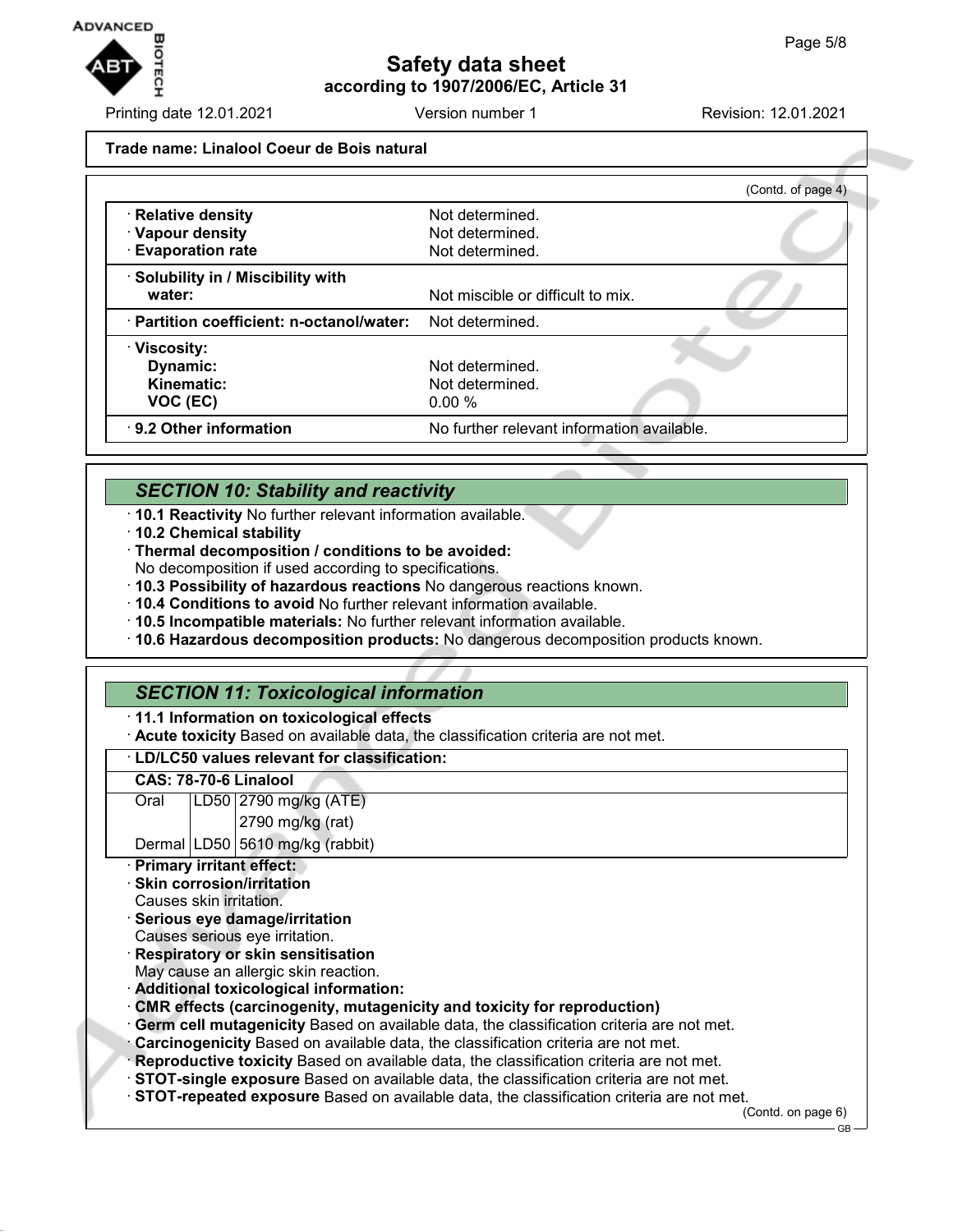

Printing date 12.01.2021 **Version number 1** Revision: 12.01.2021

#### **Trade name: Linalool Coeur de Bois natural**

(Contd. of page 5)

· **Aspiration hazard** Based on available data, the classification criteria are not met.

## *SECTION 12: Ecological information*

- · **12.1 Toxicity**
- · **Aquatic toxicity:** No further relevant information available.
- · **12.2 Persistence and degradability** No further relevant information available.
- · **12.3 Bioaccumulative potential** No further relevant information available.
- · **12.4 Mobility in soil** No further relevant information available.
- · **Additional ecological information:**
- · **General notes:**

Water hazard class 1 (German Regulation) (Assessment by list): slightly hazardous for water Do not allow undiluted product or large quantities of it to reach ground water, water course or sewage system.

- · **12.5 Results of PBT and vPvB assessment**
- · **PBT:** Not applicable.
- · **vPvB:** Not applicable.
- · **12.6 Other adverse effects** No further relevant information available.

#### *SECTION 13: Disposal considerations*

· **13.1 Waste treatment methods**

· **Recommendation** Must not be disposed together with household garbage. Do not allow product to reach sewage system.

- · **Uncleaned packaging:**
- · **Recommendation:** Disposal must be made according to official regulations.

## *SECTION 14: Transport information*

| 14.1 UN-Number<br>· ADR, ADN, IMDG, IATA                                          | Void            |                    |
|-----------------------------------------------------------------------------------|-----------------|--------------------|
| 14.2 UN proper shipping name<br>· ADR, ADN, IMDG, IATA                            | Void            |                    |
| 14.3 Transport hazard class(es)                                                   |                 |                    |
| · ADR, ADN, IMDG, IATA<br>· Class                                                 | Void            |                    |
| 14.4 Packing group<br>· ADR, IMDG, IATA                                           | Void            |                    |
| 14.5 Environmental hazards:<br>· Marine pollutant:                                | No              |                    |
| 14.6 Special precautions for user                                                 | Not applicable. |                    |
| 14.7 Transport in bulk according to Annex II of<br><b>Marpol and the IBC Code</b> | Not applicable. |                    |
|                                                                                   |                 | (Contd. on page 7) |

GB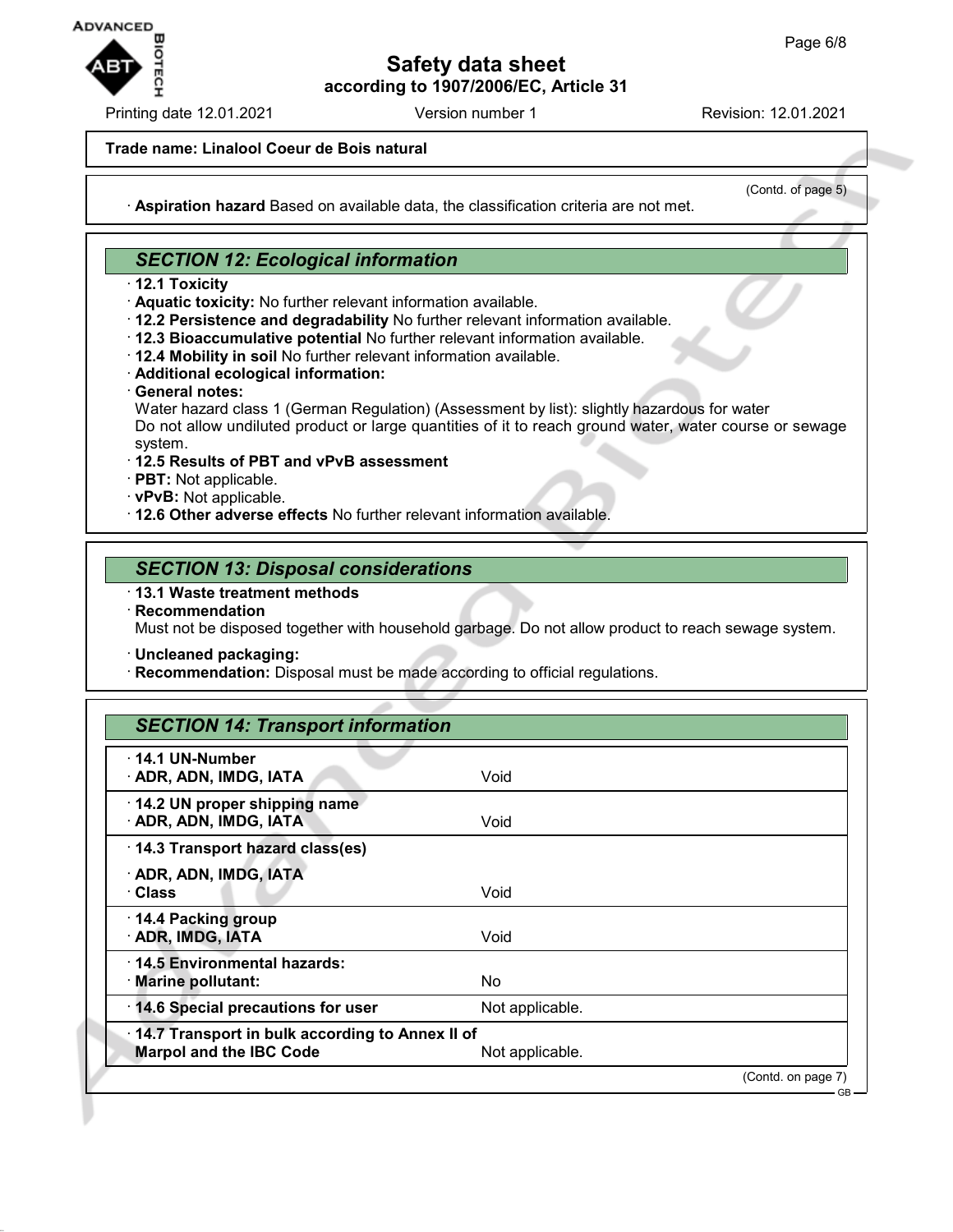

Printing date 12.01.2021 **Version number 1** Revision: 12.01.2021

**Trade name: Linalool Coeur de Bois natural**

|                                     | (Contd. of page 6)                                      |
|-------------------------------------|---------------------------------------------------------|
| · Transport/Additional information: | Not dangerous according to the above<br>specifications. |
| · UN "Model Regulation":            | Void                                                    |



· **15.2 Chemical safety assessment:** A Chemical Safety Assessment has not been carried out.

## *SECTION 16: Other information*

This information is based on our present knowledge. However, this shall not constitute a guarantee for any specific product features and shall not establish a legally valid contractual relationship.

**Department issuing SDS: Product safety department** 

(Contd. on page 8)

GB